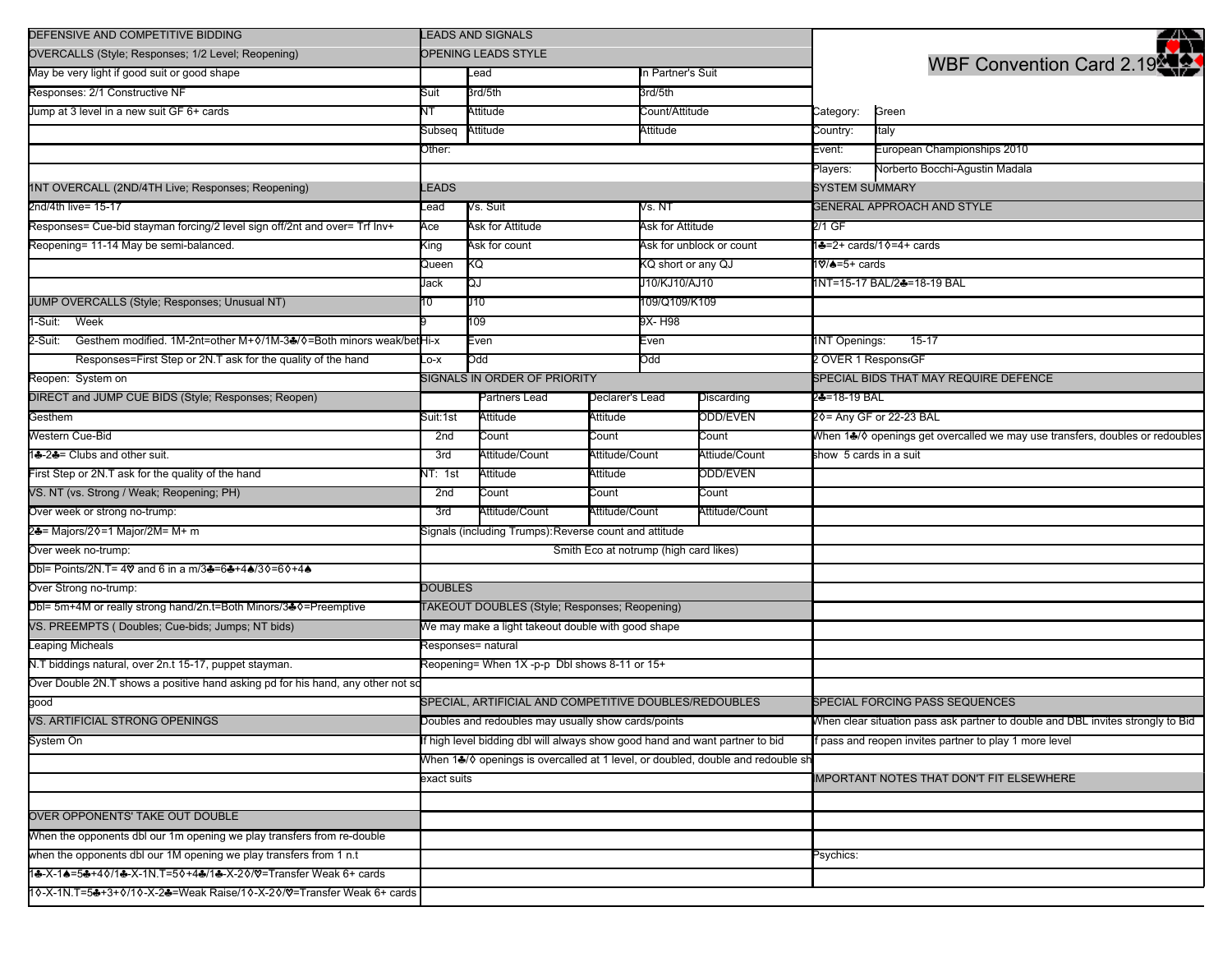| OPENING BID DESCRIPTIONS       |            |      |    |                          |                                                                                                     |                                                                                              |                     |  |  |  |  |
|--------------------------------|------------|------|----|--------------------------|-----------------------------------------------------------------------------------------------------|----------------------------------------------------------------------------------------------|---------------------|--|--|--|--|
| Opening                        | Artificial | Min. |    | Neg Dble th Description  | Responses                                                                                           | Subsequent Auction                                                                           | Passed Hand Bidding |  |  |  |  |
| 1÷                             |            |      | 7ত | 11-21 2+ Clubs           | 1level natural. Walsh. 24= G.F Balanced or Club                                                     | 1♣-1♡-2♦=16+ no 3♡/1♣-1♡-2♠=16+3+♡                                                           |                     |  |  |  |  |
| $1 +$                          |            |      |    |                          | support/2�=5♣+4♡ 3-8/2♡/♣=Invitational/2n.t=Weak 1♣-1♣-2�=16+ no 3♠/1♣-1♠-2♡=16+3+♠                 |                                                                                              |                     |  |  |  |  |
| 1÷                             |            |      |    |                          | in ♣ or two suiter ♣+ other GF/3♣= Limit Raise                                                      | 1♣-1M-2N.T=6+♣ 16+ or 19-21 4 cards support                                                  |                     |  |  |  |  |
| $1\diamond$                    |            |      | 7∨ | 11-21 4+ diamonds        |                                                                                                     | 1V/♦/2◊/V/♦=Same as above. 2♣= G.F balanced or 1◊-1Ⅴ-2♣=♣+◊ nat or 16+ no 3V/1◊-1Ⅴ-2♠=16+3+९ |                     |  |  |  |  |
| 10                             |            |      |    |                          |                                                                                                     |                                                                                              |                     |  |  |  |  |
| 10                             |            |      |    |                          | 0+ other suit G.F/3♣= 8-11 6+♣/30 Limit Raise                                                       | 10-1M-2N.T=6+0 16+ or 19-21 4 cards support                                                  |                     |  |  |  |  |
| 10                             |            |      | 70 | 11-21 5+ hearts          | 1 <sup>4</sup> =4+ cards/1n.t Semi forcing/2 level                                                  | 10-14/1N.T-24 = Natural or 16+ any                                                           |                     |  |  |  |  |
| 10                             |            |      |    |                          | G.F/2♣=8-11 6♠/2N.T=♡support a) 1 singleton                                                         | 1♡-1♠/1N.T-2N.T= 16+ 6♡ + 4m                                                                 |                     |  |  |  |  |
| 10                             |            |      |    |                          | invitational to game, b)                                                                            | 1♡-1♠/1N.T-3♣/◊=5-5 15-17                                                                    |                     |  |  |  |  |
| 1ত                             |            |      |    |                          | 1 void invitational to slam/34= 3 cards support 10-11                                               |                                                                                              |                     |  |  |  |  |
| 1ত                             |            |      |    |                          | or 4 cards 7-11/30=1 singleton                                                                      |                                                                                              |                     |  |  |  |  |
| 1♡                             |            |      |    |                          | G.F/3n.t/4♣/4♦= Void ♣/♦/♠ 9-12                                                                     |                                                                                              |                     |  |  |  |  |
| $\overline{16}$                |            |      | 7♡ | 11-21 5+ spades          | 1N.T semi forcing/2level G.F/2N.T/30/0 = Same as                                                    | 14-1N.T-24 = Natural or 16+ any                                                              |                     |  |  |  |  |
| 1♠                             |            |      |    |                          | 2N.T/3♣/3♦ over 1 heart/3♣= 5-5 8-11 6 ♥                                                            | 1♠-1N.T-2N.T= 16+ 6♠ + 4m                                                                    |                     |  |  |  |  |
| 1♠                             |            |      |    |                          | limit/3N.T/4♣/4�= Void in ♣/�/♡ 9-12                                                                | 1♣-1N.T-3♣/ $\diamond$ = 5-5 15-17                                                           |                     |  |  |  |  |
| 1NT                            |            |      |    | 15-17 Balanced           | 2♣ stayman/2♦= Transfer or special sequence/2♥= tr[1N.T-2♦-2♥-2♣= Special sequence                  |                                                                                              |                     |  |  |  |  |
| 1NT                            |            |      |    |                          | l+♠/2♠=Transfer to ♣ or 5-4 minors short in ♡/2N.T=1N.T-2◊-2♡-2N.T= 4♡+ 5m                          |                                                                                              |                     |  |  |  |  |
| 1NT                            |            |      |    |                          | Transfer to 0/3♣=50+5M limit or 50+5♣ limit or                                                      | 1N.T-20-2♠-2N.T= 4♠+ 5m                                                                      |                     |  |  |  |  |
| 1N1                            |            |      |    |                          | better/3¢= 5-4 minors short in ▲ or 6¢ and                                                          |                                                                                              |                     |  |  |  |  |
| 1NT                            |            |      |    |                          | 1♣/3♡=5♡+5♣ limit/3♠=5♠+5♣ limit/4♣/◊= Transfer t                                                   |                                                                                              |                     |  |  |  |  |
|                                |            |      |    | 8-19 Balanced            | 20=4+0/20=4+▲/2▲=4▲+5+m or Balanced, ask pd to                                                      |                                                                                              |                     |  |  |  |  |
|                                |            |      |    |                          | bid 2n.t/2N.T=FG Balanced ask pd's for minors/34=5-                                                 |                                                                                              |                     |  |  |  |  |
|                                |            |      |    |                          | Majors/30=4-4 majors/3♡/▲= Short in ♡/▲ may be                                                      |                                                                                              |                     |  |  |  |  |
|                                |            |      |    |                          | both minors or just 1/44/0=6 other minor slam try                                                   |                                                                                              |                     |  |  |  |  |
|                                |            |      |    | Any GF or 22-24 Balanced | 20 = 2+ points/24 = 0 + 1/2N. T/34 / 0 / 0 = Transfers 6 +                                          | 20-2▲-2nt=22-24 bal/20-2▲-3♣=♣ natu or 25+bal 1                                              |                     |  |  |  |  |
|                                |            |      |    |                          | good cards/34=5-5 minors weak/3N.T= 5-5 minors sl20-24-3n.t=25+ no 4cards M                         |                                                                                              |                     |  |  |  |  |
|                                |            |      |    |                          |                                                                                                     |                                                                                              |                     |  |  |  |  |
|                                |            |      |    | 6 cards, 4-10            | 2♠= 5♠ F1/2N.T/3♣=Transfers                                                                         | Over 2♠: 2n.t=Hx♠/3♣=2♠=3♦=1♠/3♠=min3♠                                                       |                     |  |  |  |  |
|                                |            |      |    |                          | 30=Invitational to game                                                                             | 3n.t and over cue with 3▲ and max                                                            |                     |  |  |  |  |
|                                |            |      |    |                          | 3♣=Ask pd's shape/3N.T/4♣/4♦=Void in order slam trOVer tranfers re-bidding hearts show good support |                                                                                              |                     |  |  |  |  |
|                                |            |      |    | 6 cards, 4-10            | 2N.T/3♣/3♦=Transfers                                                                                | Over 2n.t/3♣ re-bidding spades show good support                                             |                     |  |  |  |  |
|                                |            |      |    |                          | 3V=Invitational to game                                                                             | Over 3♦=3♡ 2cards/3♣=0-1♡/3n.t=Hx♡                                                           |                     |  |  |  |  |
|                                |            |      |    |                          | 3N.t=Ask pd's shape/4♣/◊/♡=Void in order slam try                                                   | 44 and over cue bid with 30                                                                  |                     |  |  |  |  |
|                                |            |      |    | 20-22 Balanced           | 3♣= Puppet/3♦=5+♥/3♥=5+♠/3♠=Both                                                                    | 2N.t-3♣-3♡-3♠= Transfer to 3n.t                                                              |                     |  |  |  |  |
| 2NT                            |            |      |    |                          | Minors/4♣/♦=Transfers to ♡/♠ slam try/4♡/♠= 6+                                                      | 2nt-3♣-3♡-3n.t and over show 5♠+4♡                                                           |                     |  |  |  |  |
| 2NT                            |            |      |    |                          | <b>‰</b> / o slam try                                                                               | 2n.t-30-30-3▲/3n.t=Same as above with 50+4▲                                                  |                     |  |  |  |  |
| $\frac{3\clubsuit}{30}$        |            | 7(6) |    | cards 4-10               | 4♦= Key Card, other natural                                                                         |                                                                                              |                     |  |  |  |  |
|                                |            | 7(6) |    | cards 4-10               | 4- Key Card, other natural                                                                          |                                                                                              |                     |  |  |  |  |
|                                |            | 7(6) |    | cards 4-10               | 4- Key Card, other natural                                                                          |                                                                                              |                     |  |  |  |  |
|                                |            | 7(6) |    | cards 4-10               | 4- Key Card, other natural                                                                          |                                                                                              |                     |  |  |  |  |
| .<br>3N1                       |            |      |    | Solid Minor              | 4♣= Pass or correct/4♦ ask for shortness/4N.T= Bid                                                  |                                                                                              |                     |  |  |  |  |
| 3N1                            |            |      |    |                          | Your minor                                                                                          |                                                                                              |                     |  |  |  |  |
| 4♣                             |            |      |    |                          |                                                                                                     |                                                                                              |                     |  |  |  |  |
| 40                             |            |      |    |                          |                                                                                                     |                                                                                              |                     |  |  |  |  |
| 40                             |            |      |    |                          |                                                                                                     |                                                                                              |                     |  |  |  |  |
| 4♠                             |            |      |    |                          |                                                                                                     |                                                                                              |                     |  |  |  |  |
| 4NT                            |            |      |    |                          |                                                                                                     |                                                                                              |                     |  |  |  |  |
| 5♣<br>5^                       |            |      |    |                          |                                                                                                     |                                                                                              |                     |  |  |  |  |
|                                |            |      |    |                          |                                                                                                     |                                                                                              |                     |  |  |  |  |
| 5<br>5≜                        |            |      |    |                          |                                                                                                     |                                                                                              |                     |  |  |  |  |
|                                |            |      |    |                          |                                                                                                     |                                                                                              |                     |  |  |  |  |
| 5NT                            |            |      |    |                          |                                                                                                     |                                                                                              |                     |  |  |  |  |
| <b>HIGH LEVEL BIDDING</b>      |            |      |    |                          |                                                                                                     |                                                                                              |                     |  |  |  |  |
| Key Card Blackwood 1430        |            |      |    |                          |                                                                                                     |                                                                                              |                     |  |  |  |  |
| <b>Exclusion Key Card 1430</b> |            |      |    |                          |                                                                                                     |                                                                                              |                     |  |  |  |  |
| Josephine                      |            |      |    |                          |                                                                                                     |                                                                                              |                     |  |  |  |  |
|                                |            |      |    |                          |                                                                                                     |                                                                                              |                     |  |  |  |  |
|                                |            |      |    |                          |                                                                                                     |                                                                                              |                     |  |  |  |  |
|                                |            |      |    |                          |                                                                                                     |                                                                                              |                     |  |  |  |  |
|                                |            |      |    |                          |                                                                                                     |                                                                                              |                     |  |  |  |  |
|                                |            |      |    |                          |                                                                                                     |                                                                                              |                     |  |  |  |  |
|                                |            |      |    |                          |                                                                                                     |                                                                                              |                     |  |  |  |  |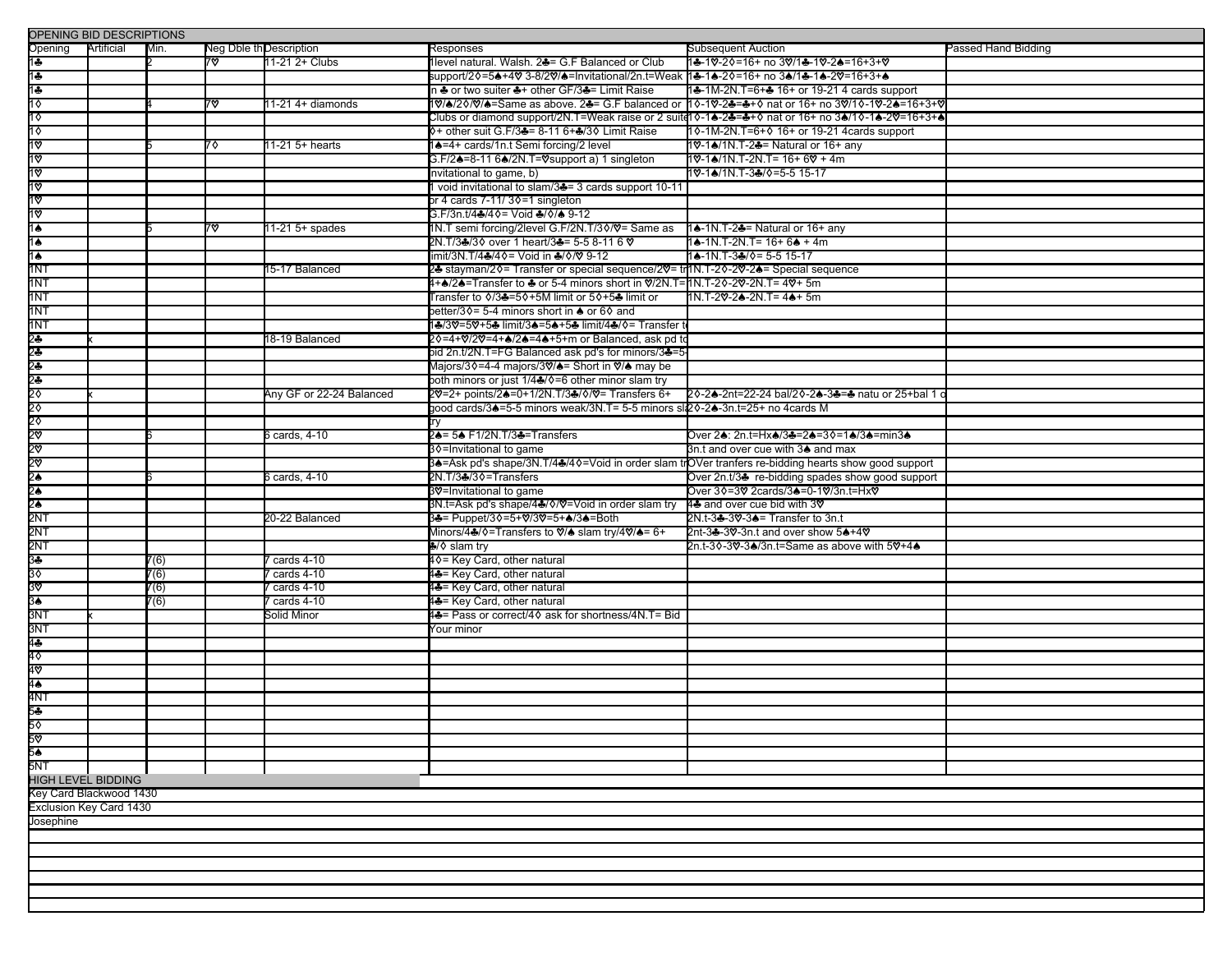Notes:

Specified Competition after 14 opening

1 $\clubsuit$  Dbl Rdbl = 5+  $\diamond$  $1\Diamond = 5 + \heartsuit$  $1\% = 5 + 4$  $1\spadesuit = 5\clubsuit + 4\lozenge$ 1N.T=  $5\Diamond + 4\clubsuit$  $2 - 5 + 2$  weak  $2\Diamond = 6 + \heartsuit$  weak  $2\heartsuit = 6 + \spadesuit$  weak 1 $\clubsuit$  1 $\lozenge$  Dbl = 5+ $\heartsuit$  $1\heartsuit = 5 + \spadesuit$  $1 \triangle$  = 4  $\heartsuit$  1N.T= Nat  $2\clubsuit$  = Take out double without 4 cards in any major  $2\Diamond = 4/5\Diamond + 4\Diamond$  if 5-4 limit or less if 4-4 unlimited  $2\heartsuit = 4\spadesuit 9+$  points could be weaker with  $\clubsuit$  support  $2\spadesuit$  = 5+ $\clubsuit$  11+  $2N.T = 5 + 507 - 11$  $3\clubsuit = 5\clubsuit + 5\spadesuit$  7-11  $3\Diamond = 5\degree + 5\clubsuit$  7-11 1 $\clubsuit$  1 $\heartsuit$  Dbl = 4 or 5 $\spadesuit$ 1 $\triangle$  = Take out double without 4 $\triangle$  1N.T= Nat  $2\clubsuit = 5+\lozenge +11+$  $2\phi = 5 + \frac{1}{2} 11 +$  $2\heartsuit = 5 + \spadesuit 11 + \text{ or } 6 \spadesuit$  limit  $2\spadesuit$  = 6 $\spadesuit$  weak  $2N.T = 5 + 5$  7-11  $3\clubsuit = 5\clubsuit + 5\spadesuit$  7-11  $3\delta = 5\delta + 5\spadesuit$  7-11  $3\% = 5\lozenge + 5\spadesuit$  FG 1 $\clubsuit$  1 $\spadesuit$  Dbl = 4 or 50 1N.T= Nat 2 $\triangleq$  = Take out double without 4 $\heartsuit$  $2\Diamond = 5+\Diamond$  11+ or 6 $\Diamond$  limit  $2\% = 5 + 11 +$  $2\spadesuit$  = 5+ $\lozenge$  11+  $2N.T = 5 + 507 - 11$  $3\clubsuit = 5\clubsuit + 5\%$  7-11  $3\Diamond = 5\Diamond + 5\%$  7-11  $3\heartsuit = 6+\heartsuit$  weak  $3\spadesuit$  = 5 $\lozenge$  + 5 $\heartsuit$  GF --------------------------------------------------------------------------------- ------------------------- Specified competition over  $1\diamond$  opening

1 $\diamond$  Dbl Rdbl= 5+ $\diamond$  $1\heartsuit = 5 + \spadesuit$  $1 \spadesuit = 5 + \clubsuit$  $1N.T = 5 + + + 3 + 0$  $2\clubsuit = 4+\diamond$  weak  $2\delta = 6 + \mathcal{O}$  weak  $2\mathbf{V} = 6 + \mathbf{A}$  weak  $3\clubsuit$  = Limit + 4+ $\diamond$